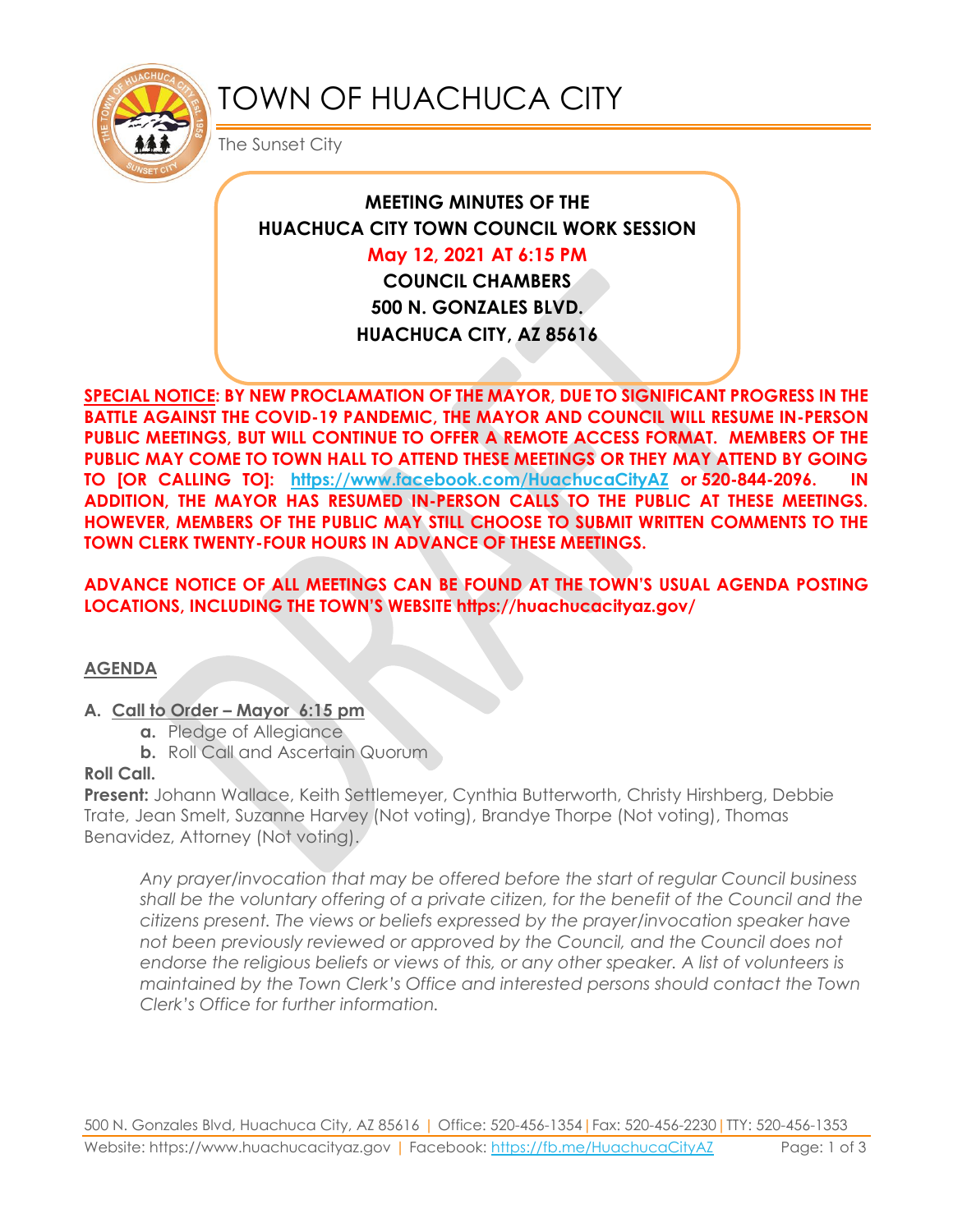# **B. Call to the Public – Mayor**

*A.R.S. 38-431.01 states the Public Body may make an open call to the public during a public meeting, subject to reasonable time, place and manner restrictions, to allow individuals to address the public body on any issue within the jurisdiction of the Public Body. At the conclusion of an open call to the public, individual members of the Public Body may respond to criticism made by those who have addressed the Public Body, may ask staff to review a matter or may ask that a matter be put on a future agenda. However, members of the Public Body shall not discuss or take legal action on matters raised during an open call to the public unless the matters are properly noticed for discussion and legal action.*

#### **C. New Business Before Council - Mayor**

*Public comment will be taken at the beginning of each agenda item, after the subject has been announced by the Mayor and explained by staff. Any citizen, who wishes, may speak one time for five minutes on each agenda item before or after Council discussion. Questions from Council Members, however, may be directed to staff or a member of the public through the Mayor at any time.* 

**Discussion on Developing the Budget for the Upcoming Fiscal Year [Manager Harvey**] – The Council will work on establishing a tentative budget for the fiscal year 2022. All town revenues and expenses may be discussed, along with budget priorities, budget adoption timeline and process, anticipated taxes and fees, capital improvements, and personnel and equipment costs in all town departments.

**Motion:** Item C.1, **Action:** Open for Discussion Only, **Moved by** Johann Wallace, **Seconded by** Christy Hirshberg.

Manager Harvey goes over the Enterprise Funds' revenues and expenditures. For the Water and Sewer revenue, Mayor Wallace reminds Manager Harvey that the rates increase each January so that should be accounted for. Jim Halterman goes over the proposed Water expenditures. Suggestions are made for the purchase of equipment to save on fees for renting the equipment when there are massive breaks. Mayor Wallace also asks that there be a plan created to start replacing the old water meters before they break. Jim Halterman goes over the projected Sewer expenditures which include the payment for the WIFA loan.

Matthew Doty goes over the proposed Landfill expenditures. Mayor Wallace asks why Council was told 2-3 years ago that the equipment that is currently at the landfill was sufficient if it is not. He asks that it be looked into.

Manager Harvey asks for one more work session before the budget is approved. It is decided that the last work session will be on June 9, 2021 with the final budget to be approved on June 24, 2021.

#### **D. Adjournment**

#### **Motion: 7:26pm, Action: Adjourn, Moved by Johann Wallace, Seconded by Christy Hirshberg. Motion passed unanimously.**